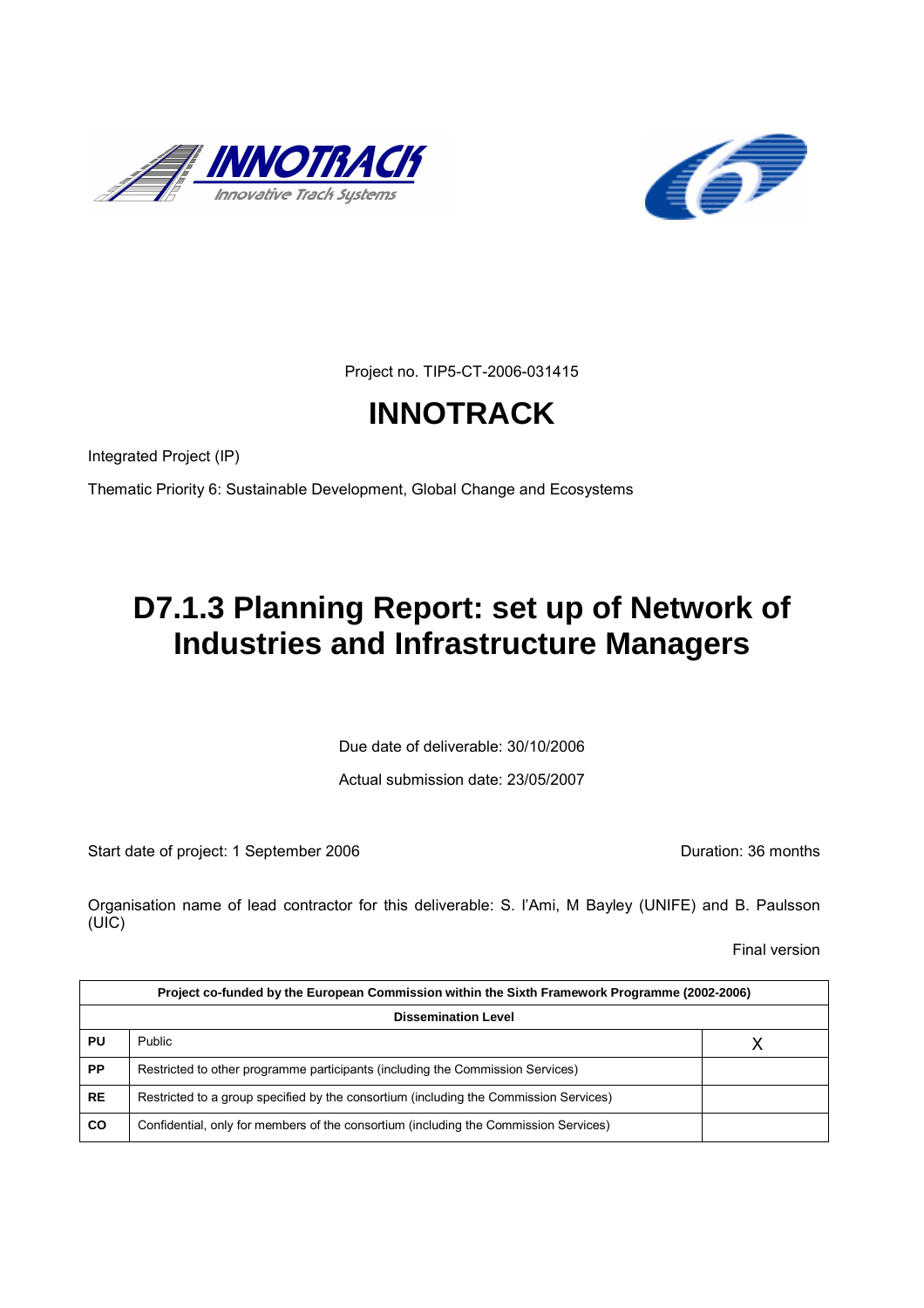## Table of Contents

|  | 2.3 |  |
|--|-----|--|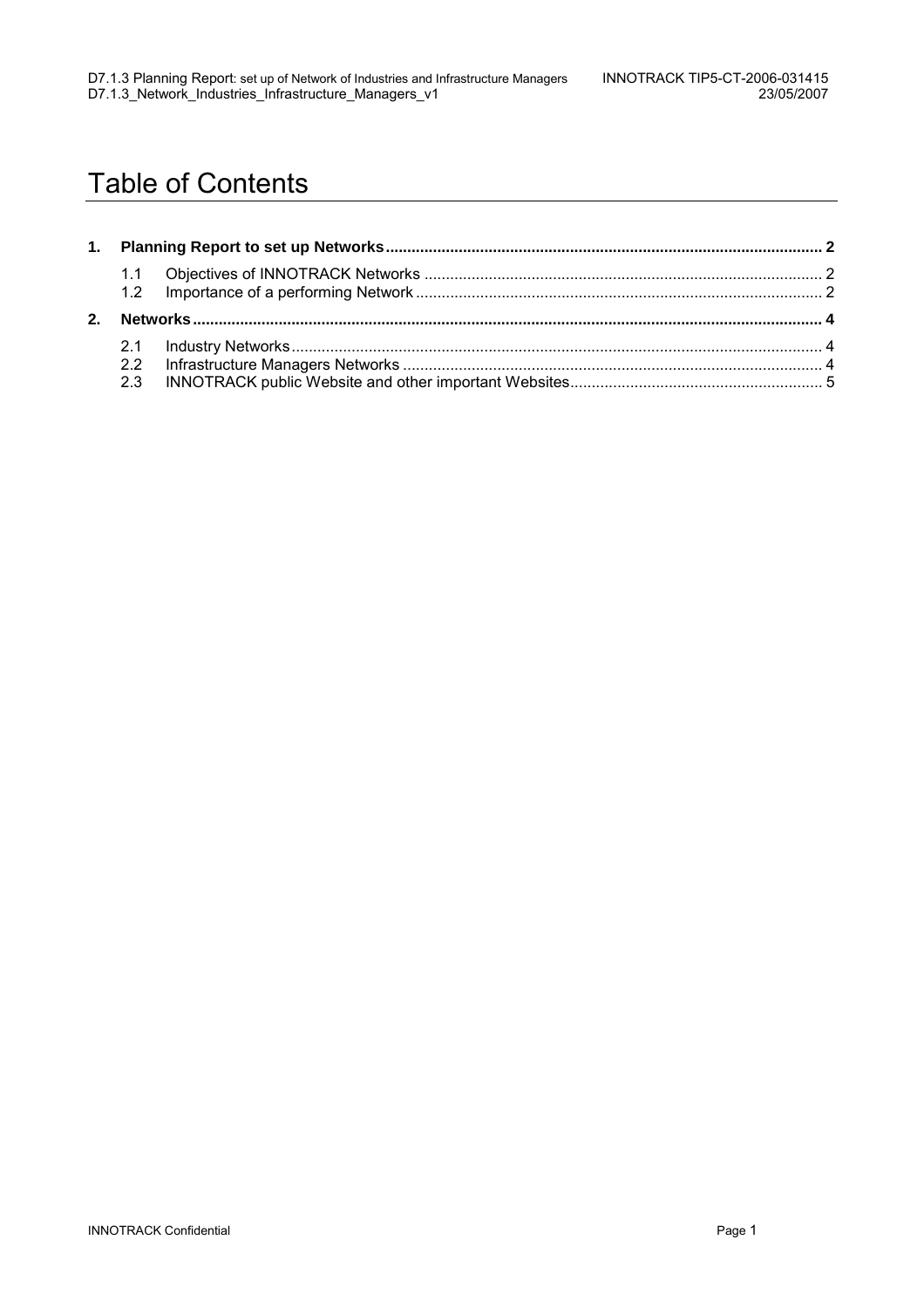### 1. Planning Report to set up Networks

#### 1.1 Objectives of INNOTRACK Networks

#### **About INNOTRACK**

INNOTRACK will produce innovations in the state of products, processes and methodologies of witch many will be very close to market. It is therefore expected that the project results will be exploited proportionately quickly by the partners. Also the time for implementation must be reasonably quick within the infrastructures.

To do this INNOTRACK project has a need of good cooperation and capability to reach out to the end users with the result.

Another important thing is that the Infrastructure Managers (IMs) gives input to INNOTRACK partly because the importance to get input from the IMs with data to prove that the assumed theories are correct and partly to get data into the different SPs representing railway experience.

In this aspect the networks within UIC and UNIFE and EFRTC all have an important role to disseminate and implement result and also to get data among its members.

UIC, UNIFE and EFRTC are the natural place for the experts from IMs and Industry to meet and to exchange their experience and to find common solutions for new implementations and or new rules.

UIC, UNIFE and EFRTC have a base of contacts in the railway world. This makes it possible to easier target in a relevant way the public of the various actions of communication and to follow projects in the railway research.

The UIC gets together all the European railway operators (IMs and Railway Undertakers) and other major world railroads within its membership of 172 members covering five continents. Since 1922, it is the recognised world forum and platform within which experts meet to exchange their experience and know-how, update their knowledge and find common and innovative solutions to meet new technical challenges and operating environments. This position is unique and will be used in the project.

UNIFE industry members represent 100 of the largest and medium size companies in the railway supply chain for supply of Rolling Stock, Infrastructure and Signalling. Dissemination and exploitation via the members will allow for the full integration and assessment of results in the railway system. In addition to the core supply industries, results will be disseminated to the Track Contractors Federation (EFRTC), the various standardisation bodies and the integrated project for light rail (URBANTRACK).

EFRTC was founded in 1997 and its membership consists of national federations, or where these do not exist national coordinators, representing the majority of specialist trackwork contractors for countries that are members of the European Union (EU), or the European Free Trade Area (EFTA). National federations and coordinators from other countries may be admitted as associate members.

### 1.2 Importance of a performing Network

The importance of networks is both internally and externally.

INNOTRACK is as a large project, covering many different facets of Track technology and Operations. It is also a short project lasting only three years. Therefore it is also important these networks are well established and in place.

The network is an important way to fulfil the objectives of quick dissemination and implementation and also spread information to the members of UIC, UNIFE and EFRTC.

Also the strict planning of when deliverables are to be delivered has to be well coordinated with the networks.

UIC members are strongly interested in exploiting the project results in order to reduce costs and increase track availability with a particular attention to:

- Maintenance and renewal costs.
- Purchasing cost-effectiveness.
- Rapid progress towards standardisation of European switches.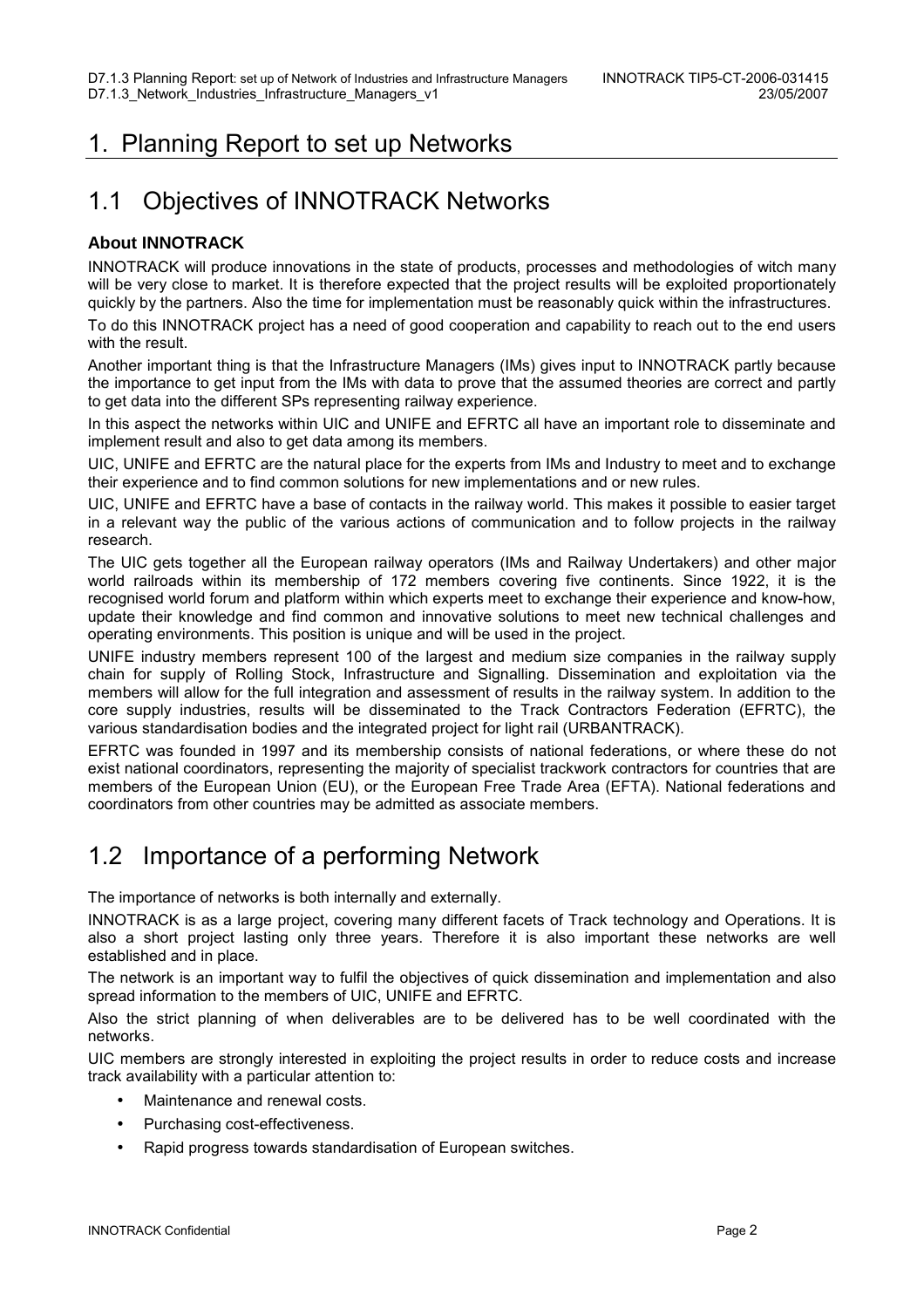Reduce disturbance by better performing rail and switches.

Therefore it is expected that the project results will be exploited by most UIC members (i.e. those directly engaged in the project and those who will be informed of results as part of the dissemination process), with particular regard to the following:

- Cost-effective and predictive maintenance: Assessment methods (i.e. LCC-tools) will be optimised to allow for more reliable predictions.
- Cost-effective purchasing: Results will allow for more efficient supply management, the optimisation of product and service purchasing.
- Updated state of the art knowledge on switches and crossing technology
- Better performance of rail and switches.

UNIFE members and the rest of the rail supply industry, which feeds the infrastructure management and operation sector, will exploit the results to deliver life cycle cost reduction (to IMs and Railway Undertakers) directly through innovative products and methods. This reduction will stimulate growth and increased investment in rail which feeds back to the suppliers.

Information and technology take-up by suppliers is crucial to reducing life cycle cost. Widespread take-up is achieved by effective dissemination through the supply industry networks, comprising UNIFE committees and associations, industry events and information leaflets.

Results to be disseminated for each Sub-Project and also major intermediate results are described in D7.1.2.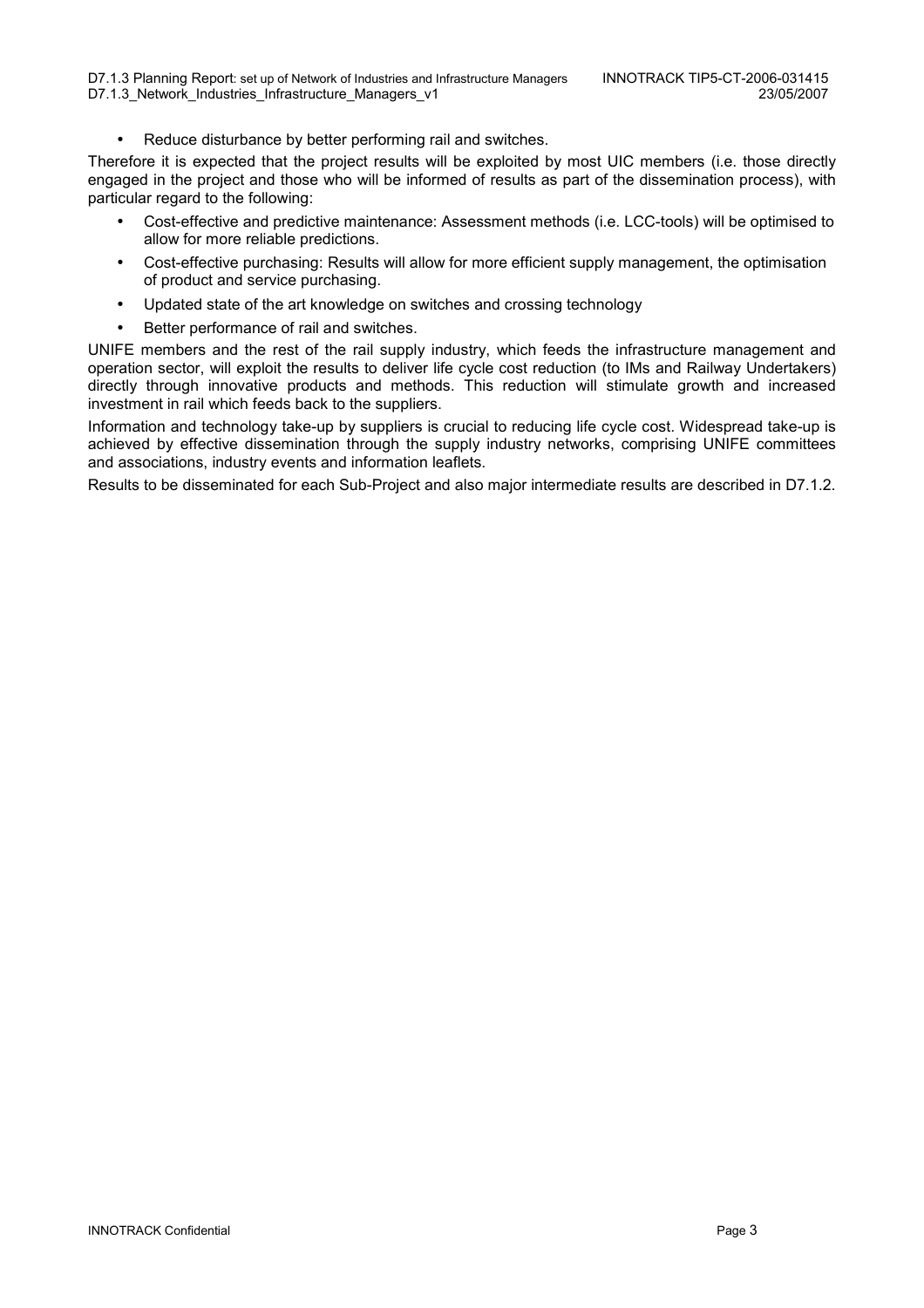### 2. Networks

#### 2.1 Industry Networks

Network of Industry will be led by UNIFE and EFRTC and assure a wide spread of results outside the consortium. The network is formed by industry and members of track contractors of the UNIFE and EFRTC.

A link with URBAN RAIL by UNIFE will be established. Also assure that links with other relevant research projects undertaken by the industry organisations and its members.

To create a link with the UNIFE Harmonisation and Innovation Committee, the UNIFE Infrastructure Committee and UNIFE ERA Mirror group.

To increase industry knowledge of end users requirements and diversity of technology solutions is needed.

To motivate Industry and Infrastructure Managers to specify their future track infrastructure on the basis of INNOTRACK results, in case these results are offering new "open" opportunities for the track manufacturing Industry.

Dissemination to the rail supply industry will be through UNIFE, its committees and associated bodies:

Unirailinfra, UNIFE'S rail infrastructure committee, represents fixed infrastructure suppliers (including trackwork contractors and signalling).

Unirail, UNIFE's rail supply committee, represents steel suppliers.

Innovation and Harmonisation Committee focuses on research and standardisation issues and disseminates project results.

EFRTC, the European Federation of Trackwork Contractors, with its close association with UNIFE, will be the basis for dissemination to national associations of rail trackwork contractors.

In addition, UNIFE will attend and organise conferences, events and workshops and produce fliers summarising the findings of INNOTRACK and providing links to further information. An example of such a flier is the INNOTRACK information brochure, distributed widely at Innotrans 2006 in Berlin.

### 2.2 Infrastructure Managers Networks

Network of IMs will be lead by UIC and assure the wide spread of results outside the consortium.

It will be formed by the IMs and Railway Undertakings from UIC, CER, EIM.

It will also assure the link with other relevant research projects undertaken by the IM organisations and their members.

Also assure the link between INNOTRACK and the UIC Infrastructure Forum and its Panel of Structure Experts and Track Expert Group and the UIC Research and Technology Forum and its relevant working bodies.

Two examples of this is the information given to the UIC Infrastructure forum on its plenary session and another example is that members of the Track Expert Group will review the deliverables of INNOTRACK.

The most important issue is to bust the acceptance and implementation of results by the infrastructure sector.

Another important issue is to motivate Industry and IMs to specify their future track infrastructure on the basis of INNOTRACK results in cases where these results offer new "open" opportunities for the track manufacturing industry.

A dedicated project website and e-dissemination tools will be provided by the UIC team responsible for hosting and managing the UIC website, including knowledge management tools.

UIC together with UNIFE will also assure the link to the websites of other EC and current railway research projects relevant to INNOTRACK.

The IMs have many networks. Above a few of great importance are mentioned. Now project plans a much wider international dissemination through a number of complementary channels such as international conferences.